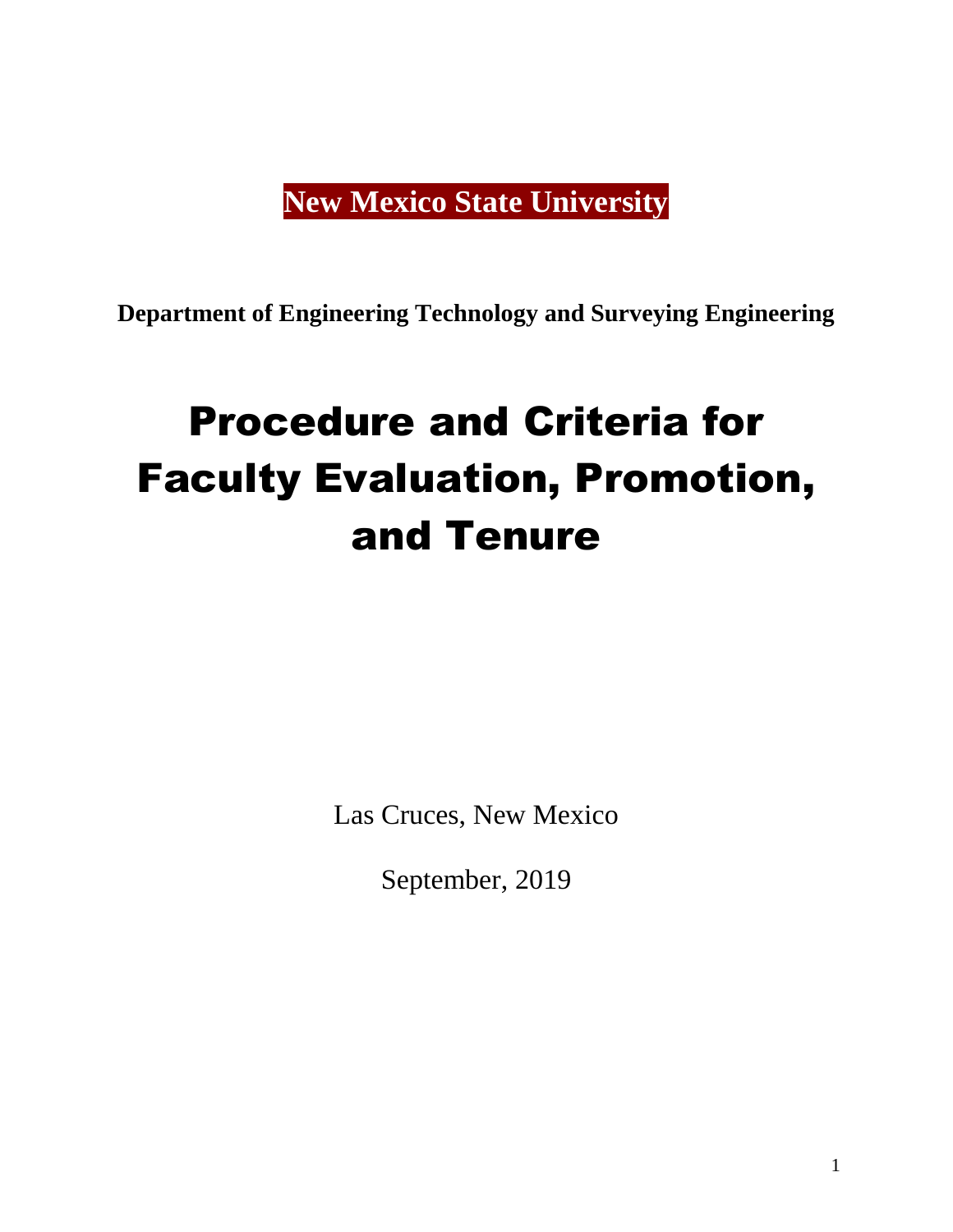#### **Table of Contents**

| 2.                                                                             |  |
|--------------------------------------------------------------------------------|--|
|                                                                                |  |
|                                                                                |  |
| 3.                                                                             |  |
| 4.                                                                             |  |
| 5.                                                                             |  |
|                                                                                |  |
| 5.2 Spring Promotion and Tenure Review of Assistant and Associate Professors 4 |  |
|                                                                                |  |
|                                                                                |  |
|                                                                                |  |
| 5.6 Forming and Operation of the Department Promotion and Tenure Committee     |  |
|                                                                                |  |
|                                                                                |  |
|                                                                                |  |
|                                                                                |  |
|                                                                                |  |
|                                                                                |  |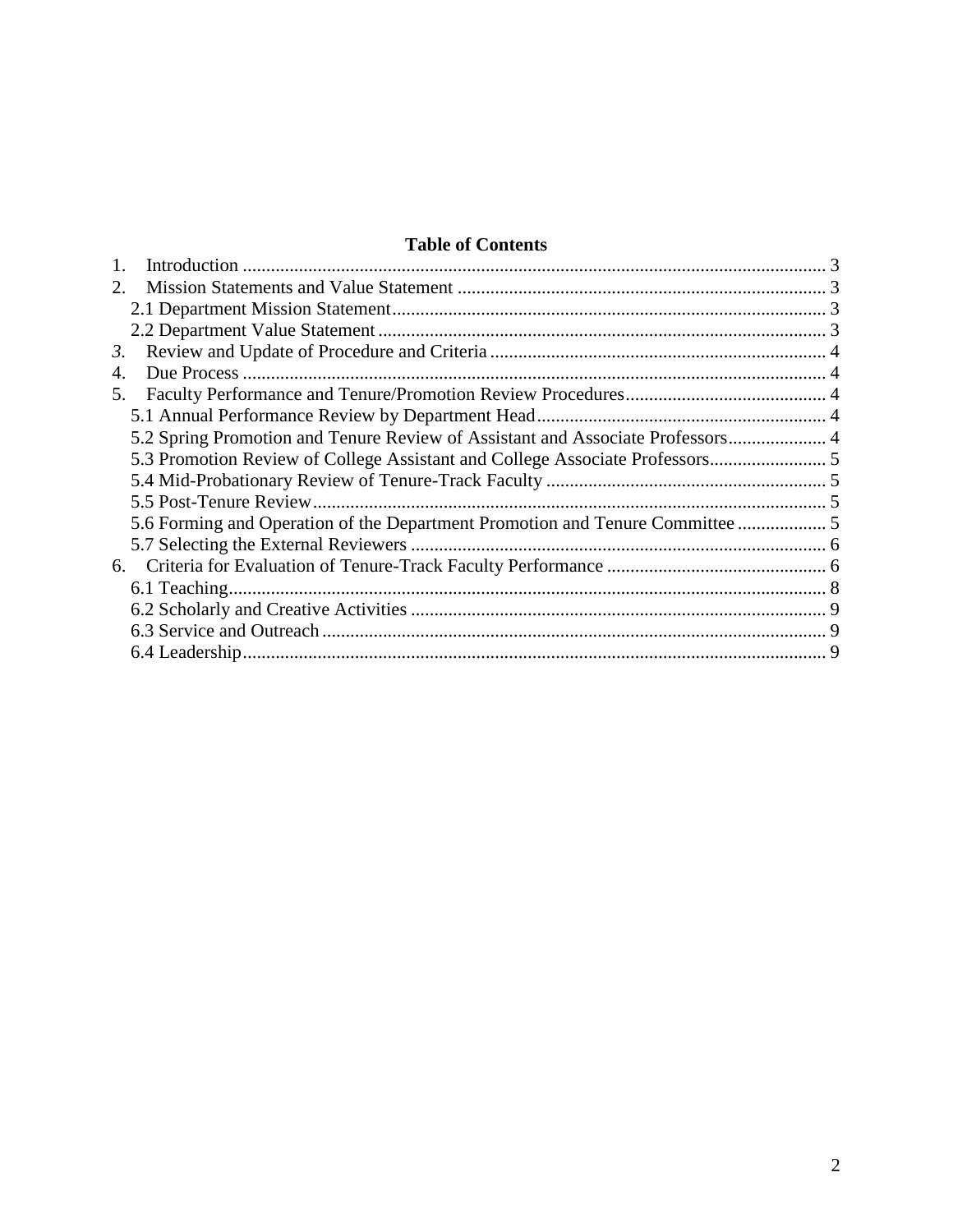### <span id="page-2-0"></span>**1. Introduction**

The purpose of this document is to explain the P&T policies and procedures specific to the Department of Engineering Technology and Surveying Engineering (ETSE). The document is not intended to be a stand-alone document, but rather as a supplement to the NMSU Administrative Rules and Procedures (ARP) found in Chapter 9 of the ARP [\(https://arp.nmsu.edu\)](https://arp.nmsu.edu/), and College of Engineering Promotion and Tenure Policy [\(https://engr.nmsu.edu/files/2019/03/NMSU-CoEngr-PT-2018.v.6.pdf\)](https://engr.nmsu.edu/files/2019/03/NMSU-CoEngr-PT-2018.v.6.pdf). In all cases of conflict, the university and college policy will supersede the policies of the department. It is the responsibility of faculty members to review College and University procedures and policies carefully.

The faculty member, the Department Head, and the Promotion and Tenure Committee will work together to address differences in interpretation of the policies in this document, with the Department Head making the final determination.

## <span id="page-2-1"></span>**2. Mission Statement and Value Statement**

#### <span id="page-2-2"></span>*2.1 Department Mission Statement*

The Mission of the Department of Engineering Technology and Surveying Engineering is to provide students with a quality engineering technology and surveying education that links theory and application, provide rigorous, fundamental education, and gives students enhanced career opportunities.

The department's goals supporting this mission are:

- to provide educational and social environments that promote and facilitate student learning
- to have a highly respected and visible department
- to foster the development of the department and
- to graduate students who are competent and sought after by industry

#### <span id="page-2-3"></span>*2.2 Department Value Statement*

The Department of Engineering Technology and Surveying Engineering will orient its activities around the following valued concepts and activities:

- Industry-proven curricula supported by hands-on and experiential teaching and learning.
- Innovation of teaching centered by student success.
- Guidance and opportunities for student activities.
- Engineering extension and community/professional services.
- Outreach activities that promote awareness and understanding of engineering technology and geomatics in the public, and
- Applied research and scholarly activities on advanced technologies.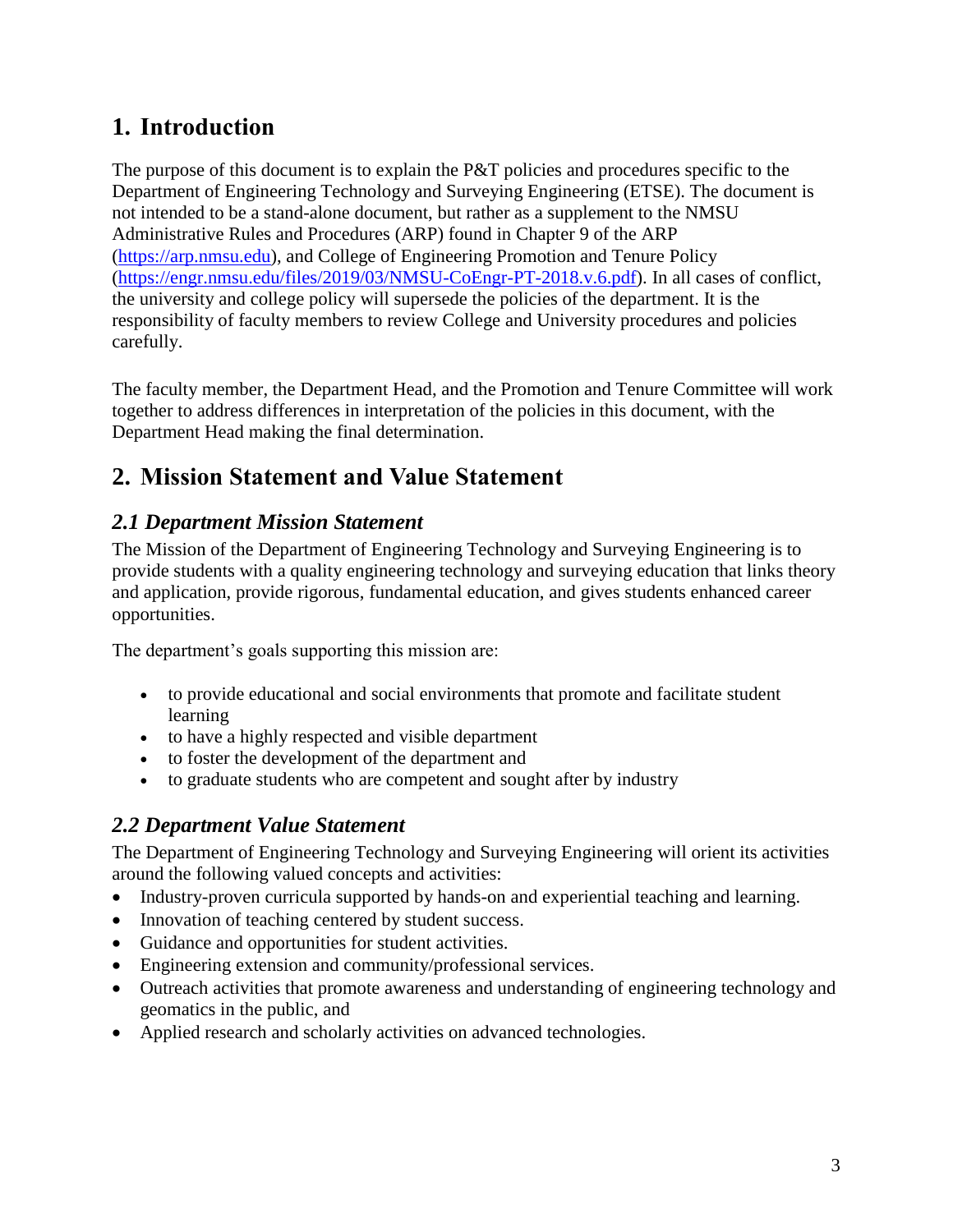## <span id="page-3-0"></span>*3.* **Review and Update of Procedure and Criteria**

This document will be reviewed by the entire faculty of the ETSE Department every three years or the minimum revision period required by the University. If the policy should change during a faculty member's pre-tenure or pre-promotion period, the faculty member will be given the choice of selecting the one when he/she is hired, or the most recent Departmental Promotion and Tenure Procedure and Criteria. A faculty member should inform the Department Promotion and Tenure Committee and the Department Head on which version of the promotion and tenure policy he/she decides to use.

## <span id="page-3-1"></span>**4. Due Process**

The Department Head will give each new faculty member a copy of this Procedure and Criteria document upon hiring, and provide the links to the College and University policy. In addition, faculty members eligible for promotion and/or tenure will be given a copy whenever the document is renewed. The document will also be posted on the departmental website.

## <span id="page-3-2"></span>**5. Faculty Performance and Tenure/Promotion Review Procedures**

#### <span id="page-3-3"></span>*5.1 Annual Performance Review by Department Head*

The performance of all faculty members will be reviewed annually in the spring semester by the Department Head. The annual performance review documents should be included in the promotion and tenure portfolio as an integral part of the promotion and tenure application material. The performance review should be based on the actual Allocation of Efforts and Goals Form. The goals statement should describe how the faculty member will contribute to the strategic goals of the department, college, and university.

#### <span id="page-3-4"></span>*5.2 Spring Promotion and Tenure Review of Assistant and Associate Professors*

Assistant Professors will be reviewed every Spring semester by the P&T Committee who will evaluate their cumulative portfolios and vote on whether to recommend that their contracts will be continued. Associate Professors who plan to apply for promotion will be reviewed preferably every year within the three years before they submit their promotion to Professor; at least be reviewed the spring of the year the faculty member submits his/her application for promotion. The Assistant or Associate Professor will submit his/her P&T portfolio to the Chair of the corresponding Promotion and Tenure Committee before the date set by the Committee.

The Promotion and Tenure Committee will provide a written evaluation of the cumulative activities of the faculty member with the vote tallies included. The Promotion and Tenure committee report will be submitted to the Department Head before the end of the spring semester, with a copy to the faculty member.

The faculty member has the option of writing a response letter to the Department Head if he/she disagrees with some or all aspect of the report of the Promotion and Tenure Committee. The letter must be submitted within fifteen working days after receiving the report from the P&T Committee. The Department Head will discuss with the Promotion and Tenure Committee and respond the faculty in writing.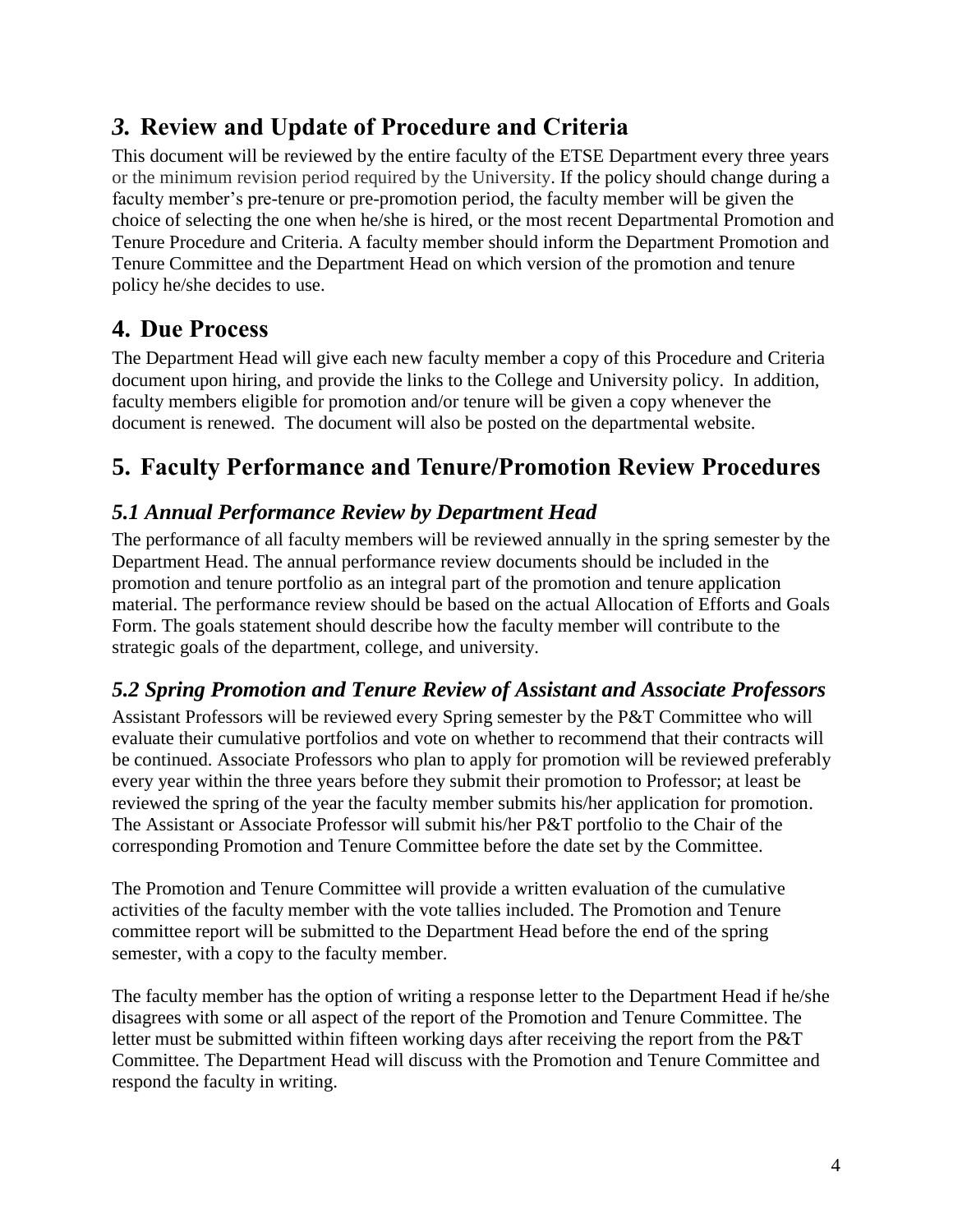#### <span id="page-4-0"></span>*5.3 Promotion Review of College Assistant and College Associate Professors*

Regular College Assistant and Associate Professors will be reviewed following the same procedures of the tenure track professors, but with the criteria defined in their job description and allocation of effort. Typically, College Track faculty will mainly be engaged in teaching.

#### <span id="page-4-1"></span>*5.4 Mid-Probationary Review of Tenure-Track Faculty*

Tenure-track faculty members may request a mid-probationary review in accord with section 9.35, Part 3, of the Administrative Rules and Procedures of NMSU three years before evaluation of their tenure document. Faculty members will inform the Department Head in writing in the Spring semester that they desire a mid-probationary review.

#### <span id="page-4-2"></span>*5.5 Post-Tenure Review*

In accordance with Section 9.36 of NMSU Administrative Rules and Procedures, the Department Head may initiate a Post-Tenure Review for Associate and Full Professors if, in his/her judgment, a professor shows a serious deficiency of performance. The review will follow the procedures for annual review by the Department Head and Promotion and Tenure Committee for Assistant and Associate Professors described in this document. If serious deficiency is found, a specific remediation program shall be developed in consultation with the faculty member.

#### <span id="page-4-3"></span>*5.6 Forming and Operation of the Department Promotion and Tenure Committee*

- 1. The Promotion and Tenure Committee will consist of all tenured faculty members at a higher rank than the faculty member being reviewed.
- 2. If the Department has fewer than three eligible members; the Dean, with the approval of any eligible members, will appoint additional members from outside the Department to bring the total to three.
- 3. The chair of the P&T committee will be elected by the committee at the first meeting each year, normally in early September. Candidates for chair will be the faculty members at the rank of Full Professor for the "Associate to Full Professor" Committee, and Full/Associate Professor for the "Assistant to Associate" Committee. Ties will be decided by the Department Head.
- 4. Members of the Promotion and Tenure Committee are expected to review the files of junior faculty members and attend meetings of the Committee unless such attendance is precluded by valid reasons such as sabbatical leave. Faculty members who do not participate in the meetings of the Promotion and Tenure Committee, as determined by a majority of its members, will not be permitted to vote, sign letters from the Committee, or file minority reports. Faculty members on sabbatical have the option of serving on the committee.
- 5. The Dean or Department Head may meet with the Committee to discuss procedural matters and conflict of interest policies.
- 6. Deliberations and voting of the Promotion and Tenure Committee will be conducted in closed sessions with only committee members present; committee members may attend via a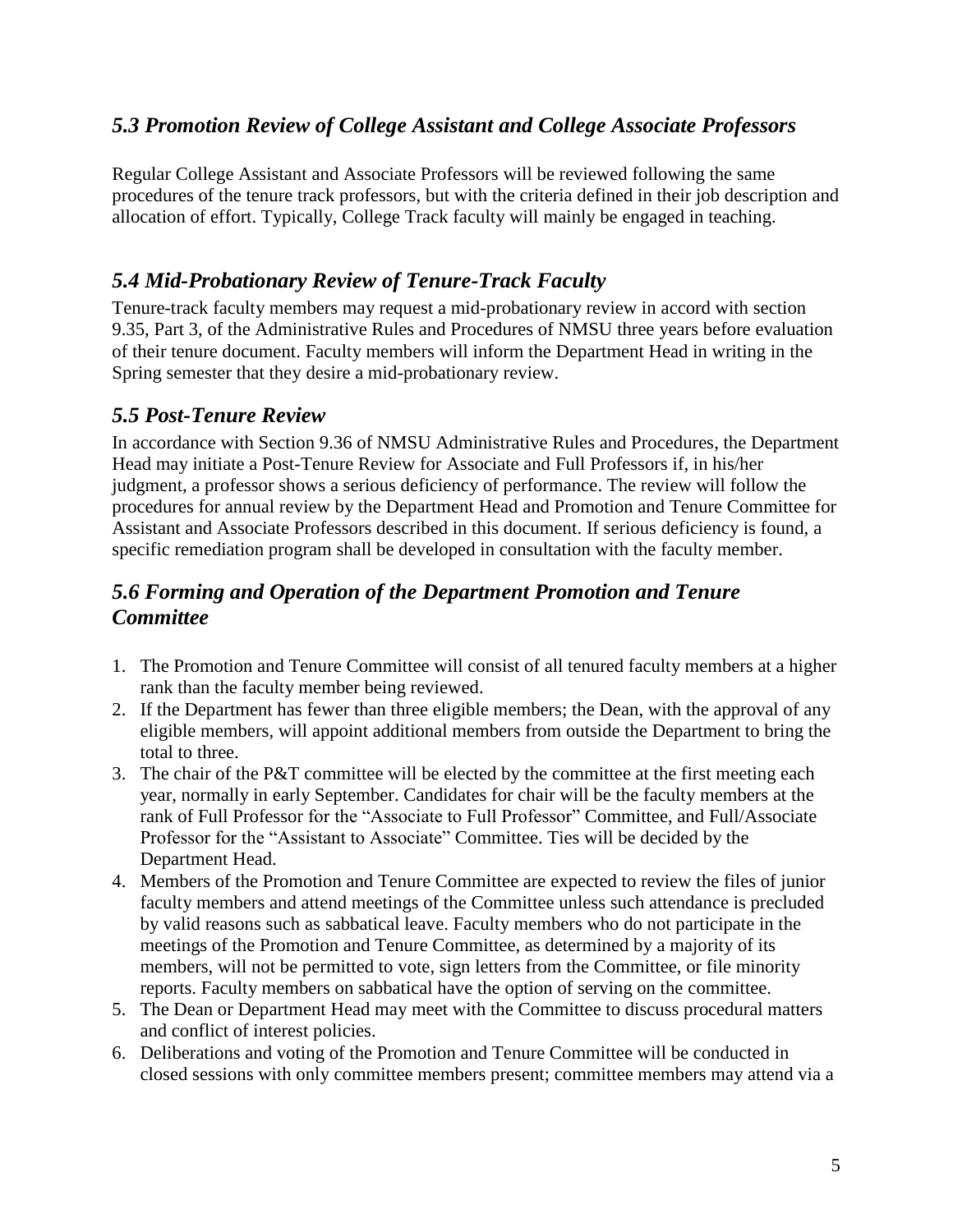confidential electronic method. All committee deliberations and votes are confidential. The Dean or Department Head may not discuss the details of faculty members' P & T packet.

7. Votes will be taken by secret written ballot and counted by the Chair of the Committee. All vote counts must be recorded in the Committee report to the candidate.

#### <span id="page-5-0"></span>*5.7 Selecting the External Reviewers*

NMSU requires letters from at least three external reviewers for tenure and/or promotion. The Department Head will send inquiries to prospective reviewers regarding availability and willingness to prepare a review. External reviewers should be highly regarded experts in one or more areas of the faculty member's expertise at rank equal to or higher than that sought by the faculty member.

External reviewers should meet reasonable expectations of avoidance of conflict of interest. This prohibits current and former co-authors or research partners, former thesis/dissertation/postdoctoral advisors, current and former close informal mentors, members of immediate family or business partners, NMSU employees, and any person with a financial interest in the outcome of the tenure/promotion. The Chair of the P&T committee will work with the Department Head to confirm that the names on the faculty member's list are consistent with the conflict of interest policy.

Letters requesting external reviews will include these instructions:

- 1. the reviewer will indicate the relationship between the candidate and the reviewer;
- 2. the reviewer will indicate whether or not they have been contacted by the candidate before, during, or after their letter was submitted.
- 3. the reviewer will be notified that the candidate will have an opportunity to read the letter of assessment;
- 4. the reviewer will be notified that third parties may review the letter, in the event of an EEOC or other investigation into a tenure or promotion decision.

All letters received from external reviewers will be placed in the tenure and/or promotion portfolio by the Department Head. The promotion and tenure committee and/or the Department Head may wish to specifically address the content of certain letters, or parts of certain letters, in their review of the candidate.

## <span id="page-5-1"></span>**6. Criteria for Evaluation of Tenure-Track Faculty Performance**

As part of the Department of Engineering Technology and Surveying Engineering's policy, the following bulleted items in Table 6.1 will supplement the COE Promotion and Tenure Policy document, Appendix A: Table of Guidelines to be considered for Tenure and Promotion.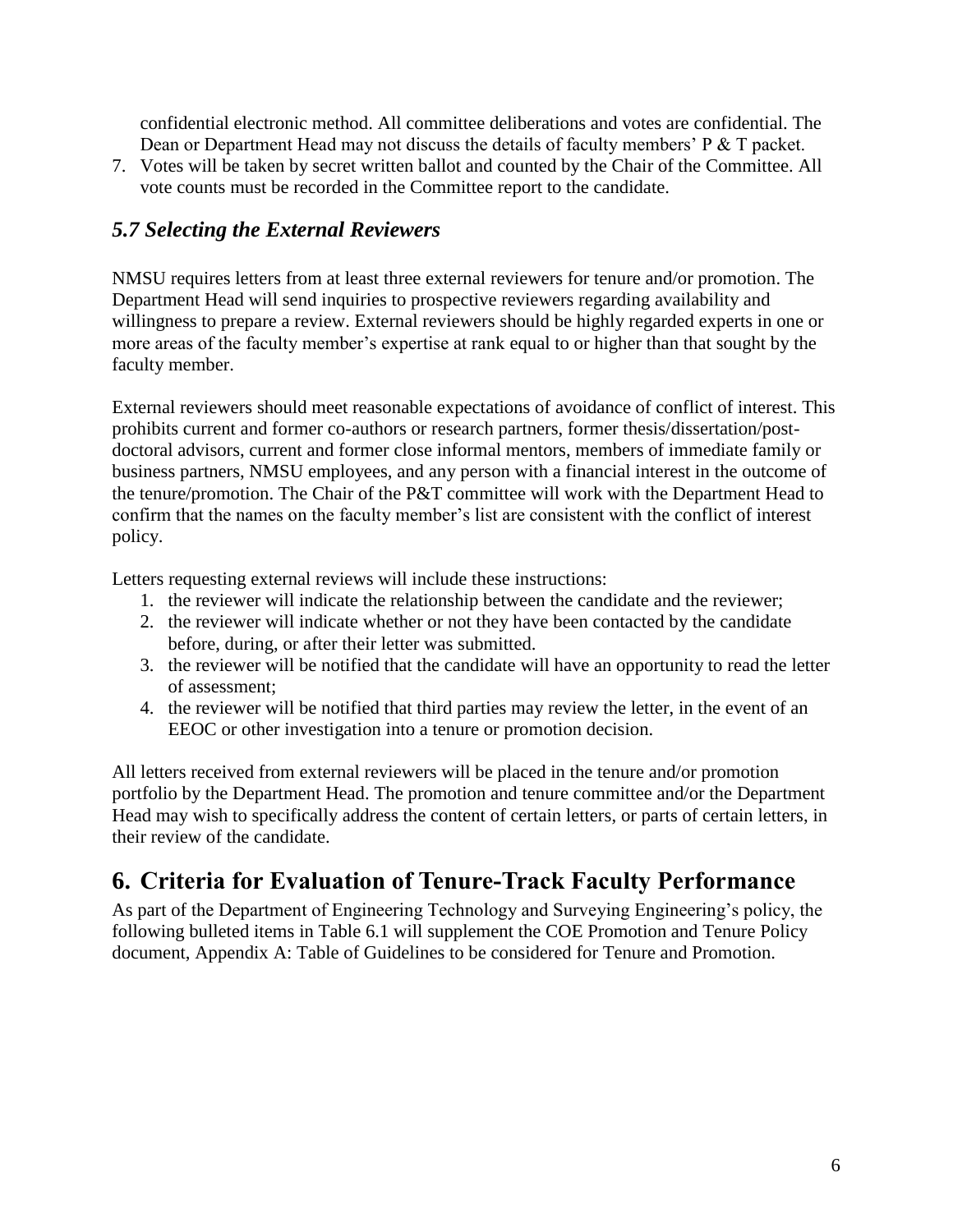|                             | Table 6.1 Guidelines to be Considered for Tenure/Promotion                                                                                                                                                                                                                                                                                                                                                                                                                                                                                                                                                                                                                                                                                                                                                                                                                                                                                                                                                                                                                                                                                                                                                                                 |                                                                                                                                                                                                                                                                                                                                                                                                                                                                                                                                                                                                                                                                                                                                                                                                                                                       |  |
|-----------------------------|--------------------------------------------------------------------------------------------------------------------------------------------------------------------------------------------------------------------------------------------------------------------------------------------------------------------------------------------------------------------------------------------------------------------------------------------------------------------------------------------------------------------------------------------------------------------------------------------------------------------------------------------------------------------------------------------------------------------------------------------------------------------------------------------------------------------------------------------------------------------------------------------------------------------------------------------------------------------------------------------------------------------------------------------------------------------------------------------------------------------------------------------------------------------------------------------------------------------------------------------|-------------------------------------------------------------------------------------------------------------------------------------------------------------------------------------------------------------------------------------------------------------------------------------------------------------------------------------------------------------------------------------------------------------------------------------------------------------------------------------------------------------------------------------------------------------------------------------------------------------------------------------------------------------------------------------------------------------------------------------------------------------------------------------------------------------------------------------------------------|--|
|                             | in Engineering Technology and Survey Engineering*                                                                                                                                                                                                                                                                                                                                                                                                                                                                                                                                                                                                                                                                                                                                                                                                                                                                                                                                                                                                                                                                                                                                                                                          |                                                                                                                                                                                                                                                                                                                                                                                                                                                                                                                                                                                                                                                                                                                                                                                                                                                       |  |
| Category                    | <b>Assistant to Associate Professor</b>                                                                                                                                                                                                                                                                                                                                                                                                                                                                                                                                                                                                                                                                                                                                                                                                                                                                                                                                                                                                                                                                                                                                                                                                    | <b>Associate to Full Professor</b>                                                                                                                                                                                                                                                                                                                                                                                                                                                                                                                                                                                                                                                                                                                                                                                                                    |  |
|                             | and Consideration for Tenure                                                                                                                                                                                                                                                                                                                                                                                                                                                                                                                                                                                                                                                                                                                                                                                                                                                                                                                                                                                                                                                                                                                                                                                                               |                                                                                                                                                                                                                                                                                                                                                                                                                                                                                                                                                                                                                                                                                                                                                                                                                                                       |  |
| Teaching<br>and<br>Advising | Sustained record of effective<br>Engineering Technology and<br>geomatics undergraduate education<br>that includes the following:<br>Record of effective teaching<br>٠<br>including "hands on" lab teaching<br>and development of laboratory<br>procedures, software applications,<br>online training materials and other<br>Professional development and<br>$\bullet$<br>active engagement in continuing<br>education<br>Academic advising<br><b>ETSE Program and Curricula</b><br>$\bullet$<br>development such as: scholarly<br>work aimed at facilitating student<br>learning, teaching special studies<br>classes, development of new course,<br>converting courses to distance<br>education delivery.<br>Contributions to ABET such as<br>$\bullet$<br>serving as ABET coordinator,<br>actively participating in preparing<br>ABET SSR, implementing and<br>monitoring ABET continuous<br>improvement plans.<br>Letters, awards and recognitions<br>received for excellence in teaching,<br>academic advising, mentorship and<br>other direct student contact<br>activities<br>Pursuing terminal degrees,<br>professional licenses or certificates<br>needed to excel in teaching.<br>Educational conference and journal<br>$\bullet$ | Sustained record of effective Engineering<br>Technology and geomatics undergraduate<br>education that includes the following:<br>Record of effective teaching including<br>"hands on" lab teaching and development<br>Leadership in course and curriculum<br>$\bullet$<br>development and modernization<br>Continued professional development<br>$\bullet$<br>Academic advising<br>$\bullet$<br>Leadership in new program development<br>$\bullet$<br>Leadership in ABET<br>$\bullet$<br>Pursuing terminal degrees, professional<br>$\bullet$<br>licenses or certificates needed to excel in<br>teaching.<br>Letters, awards and recognitions received<br>$\bullet$<br>for excellence in teaching, academic<br>advising, mentorship and other direct<br>student contact activities<br>Educational conference and journal<br>$\bullet$<br>publications |  |
|                             | publications                                                                                                                                                                                                                                                                                                                                                                                                                                                                                                                                                                                                                                                                                                                                                                                                                                                                                                                                                                                                                                                                                                                                                                                                                               |                                                                                                                                                                                                                                                                                                                                                                                                                                                                                                                                                                                                                                                                                                                                                                                                                                                       |  |
| Research,                   | A record consistent with the                                                                                                                                                                                                                                                                                                                                                                                                                                                                                                                                                                                                                                                                                                                                                                                                                                                                                                                                                                                                                                                                                                                                                                                                               | A record consistent with the faculty's                                                                                                                                                                                                                                                                                                                                                                                                                                                                                                                                                                                                                                                                                                                                                                                                                |  |
| Scholarly<br>and            | faculty's allocation of effort that                                                                                                                                                                                                                                                                                                                                                                                                                                                                                                                                                                                                                                                                                                                                                                                                                                                                                                                                                                                                                                                                                                                                                                                                        | allocation of effort that includes the                                                                                                                                                                                                                                                                                                                                                                                                                                                                                                                                                                                                                                                                                                                                                                                                                |  |
| Creative                    | includes the following:                                                                                                                                                                                                                                                                                                                                                                                                                                                                                                                                                                                                                                                                                                                                                                                                                                                                                                                                                                                                                                                                                                                                                                                                                    | following:                                                                                                                                                                                                                                                                                                                                                                                                                                                                                                                                                                                                                                                                                                                                                                                                                                            |  |
| Activities                  | Conference and journal publications<br>$\bullet$<br>in technical area                                                                                                                                                                                                                                                                                                                                                                                                                                                                                                                                                                                                                                                                                                                                                                                                                                                                                                                                                                                                                                                                                                                                                                      | Conference and journal publications<br>$\bullet$                                                                                                                                                                                                                                                                                                                                                                                                                                                                                                                                                                                                                                                                                                                                                                                                      |  |
|                             |                                                                                                                                                                                                                                                                                                                                                                                                                                                                                                                                                                                                                                                                                                                                                                                                                                                                                                                                                                                                                                                                                                                                                                                                                                            | Print and online textbooks                                                                                                                                                                                                                                                                                                                                                                                                                                                                                                                                                                                                                                                                                                                                                                                                                            |  |
|                             | Print and online textbooks                                                                                                                                                                                                                                                                                                                                                                                                                                                                                                                                                                                                                                                                                                                                                                                                                                                                                                                                                                                                                                                                                                                                                                                                                 | Conference (including poster) presentations                                                                                                                                                                                                                                                                                                                                                                                                                                                                                                                                                                                                                                                                                                                                                                                                           |  |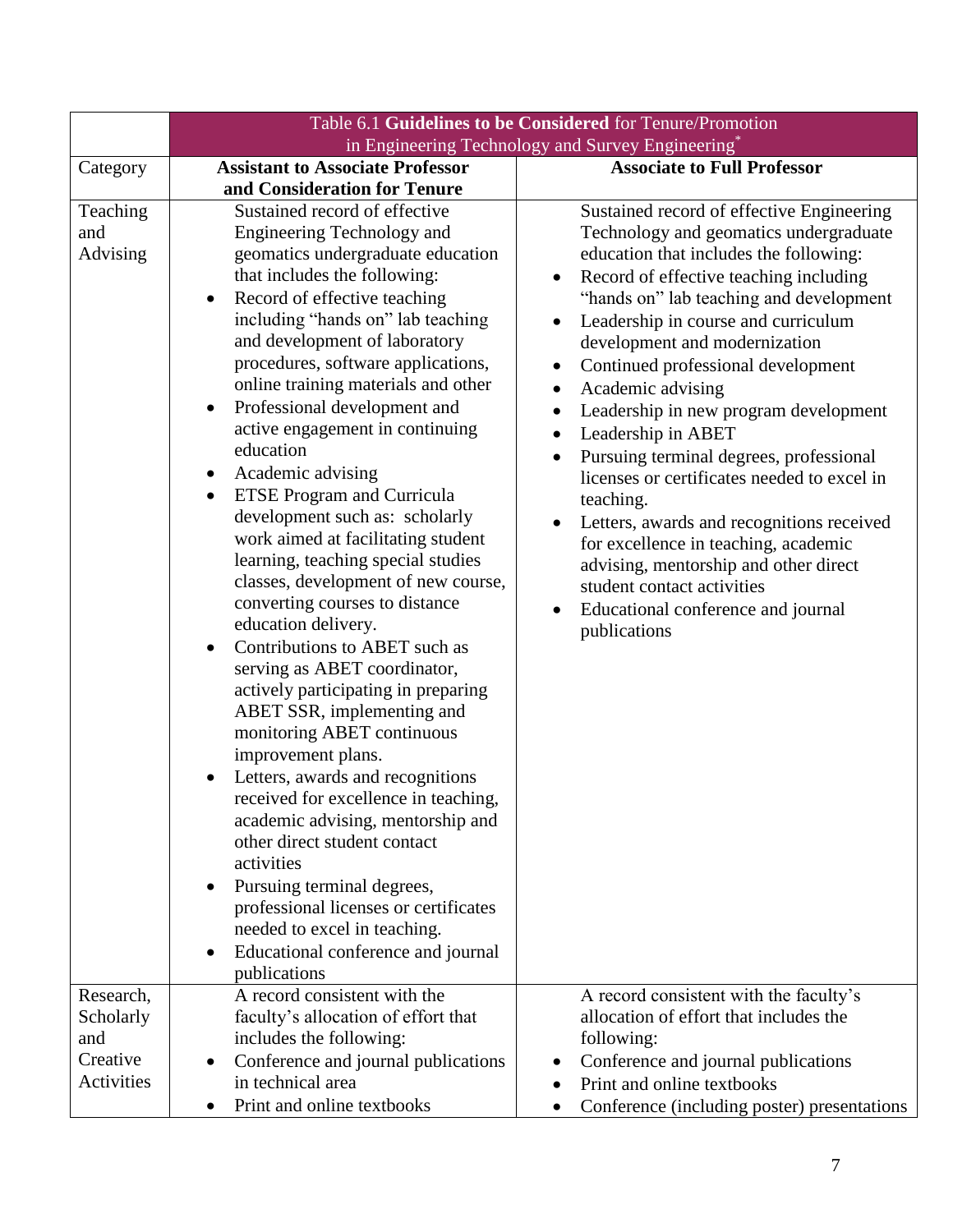| Service,<br>Extension,<br>Outreach,<br>and<br>Leadership<br>(leadership)<br>only<br>required<br>for<br>Associate<br>to Full<br>Professor)                                                              | Conference (including poster)<br>$\bullet$<br>presentations<br>Research and academic<br>collaborations<br>Advising graduate students.<br>Sustained record of service at the<br>department, college, and university<br>including:<br>Committee service work<br><b>Taskforces</b><br>$\bullet$<br><b>Faculty Senate service</b><br>$\bullet$<br>Departmental proposals<br>$\bullet$<br>Workshops<br>$\bullet$<br>School recruitment visits<br>$\bullet$<br>Participation in technical<br>competitions<br>Service as ET program coordinator<br>Service as associate department<br>$\bullet$<br>head<br>Effecting change that furthers<br><b>NMSU LEADS 2025</b><br>Sustained record of service at<br>national organization and<br>professional societies including:<br>Development and presentation of<br>non-credit or for-credit courses,<br>seminars, or workshops; Being an<br>officer, chairing committees or task<br>forces; Service on advisory boards | Leadership in research and academic<br>$\bullet$<br>collaborations<br>Advising graduate students.<br>Sustained Leadership in service at the<br>department, college, and university<br>including:<br>Temporary or permanent Leadership roles<br>$\bullet$<br>in the department, college, or university.<br>Leadership on student recruitment<br>$\bullet$<br>Leadership on Taskforces<br>$\bullet$<br>Leadership in committee work<br>$\bullet$<br>Leadership on Departmental proposals<br>$\bullet$<br>Sustained service and leadership as ET<br>$\bullet$<br>program coordinator<br>Service as assistant department head<br>$\bullet$<br><b>ABET</b> leadership<br>$\bullet$<br>Leadership on Industrial Advisory<br>$\bullet$<br>Committees<br>Leadership on Faculty Senate legislation<br>$\bullet$<br>Leadership in professional societies<br>$\bullet$<br>Effecting change that furthers NMSU<br>$\bullet$<br><b>LEADS 2025</b> |  |  |
|--------------------------------------------------------------------------------------------------------------------------------------------------------------------------------------------------------|------------------------------------------------------------------------------------------------------------------------------------------------------------------------------------------------------------------------------------------------------------------------------------------------------------------------------------------------------------------------------------------------------------------------------------------------------------------------------------------------------------------------------------------------------------------------------------------------------------------------------------------------------------------------------------------------------------------------------------------------------------------------------------------------------------------------------------------------------------------------------------------------------------------------------------------------------------|--------------------------------------------------------------------------------------------------------------------------------------------------------------------------------------------------------------------------------------------------------------------------------------------------------------------------------------------------------------------------------------------------------------------------------------------------------------------------------------------------------------------------------------------------------------------------------------------------------------------------------------------------------------------------------------------------------------------------------------------------------------------------------------------------------------------------------------------------------------------------------------------------------------------------------------|--|--|
|                                                                                                                                                                                                        | and committees; Serving as expert<br>witness, and Contributions to                                                                                                                                                                                                                                                                                                                                                                                                                                                                                                                                                                                                                                                                                                                                                                                                                                                                                         |                                                                                                                                                                                                                                                                                                                                                                                                                                                                                                                                                                                                                                                                                                                                                                                                                                                                                                                                      |  |  |
|                                                                                                                                                                                                        | professional societies.                                                                                                                                                                                                                                                                                                                                                                                                                                                                                                                                                                                                                                                                                                                                                                                                                                                                                                                                    |                                                                                                                                                                                                                                                                                                                                                                                                                                                                                                                                                                                                                                                                                                                                                                                                                                                                                                                                      |  |  |
| *Evaluation for Promotion and tenure for ETSE faculty members will generally be based on a<br>reaching/service ratio of 75/25 percent, unless the faculty member is interested in conducting research. |                                                                                                                                                                                                                                                                                                                                                                                                                                                                                                                                                                                                                                                                                                                                                                                                                                                                                                                                                            |                                                                                                                                                                                                                                                                                                                                                                                                                                                                                                                                                                                                                                                                                                                                                                                                                                                                                                                                      |  |  |

In such cases, the teaching/service/research split would be negotiated with the department head.

#### <span id="page-7-0"></span>*6.1 Teaching*

Normally a minimum of 75% of effort should be allocated to teaching for faculty members in the Department. Advising students related to curricula is considered part of the course work and not a separate teaching load. Each faculty member is responsible for demonstrating evidence of teaching effectiveness by the following methods: